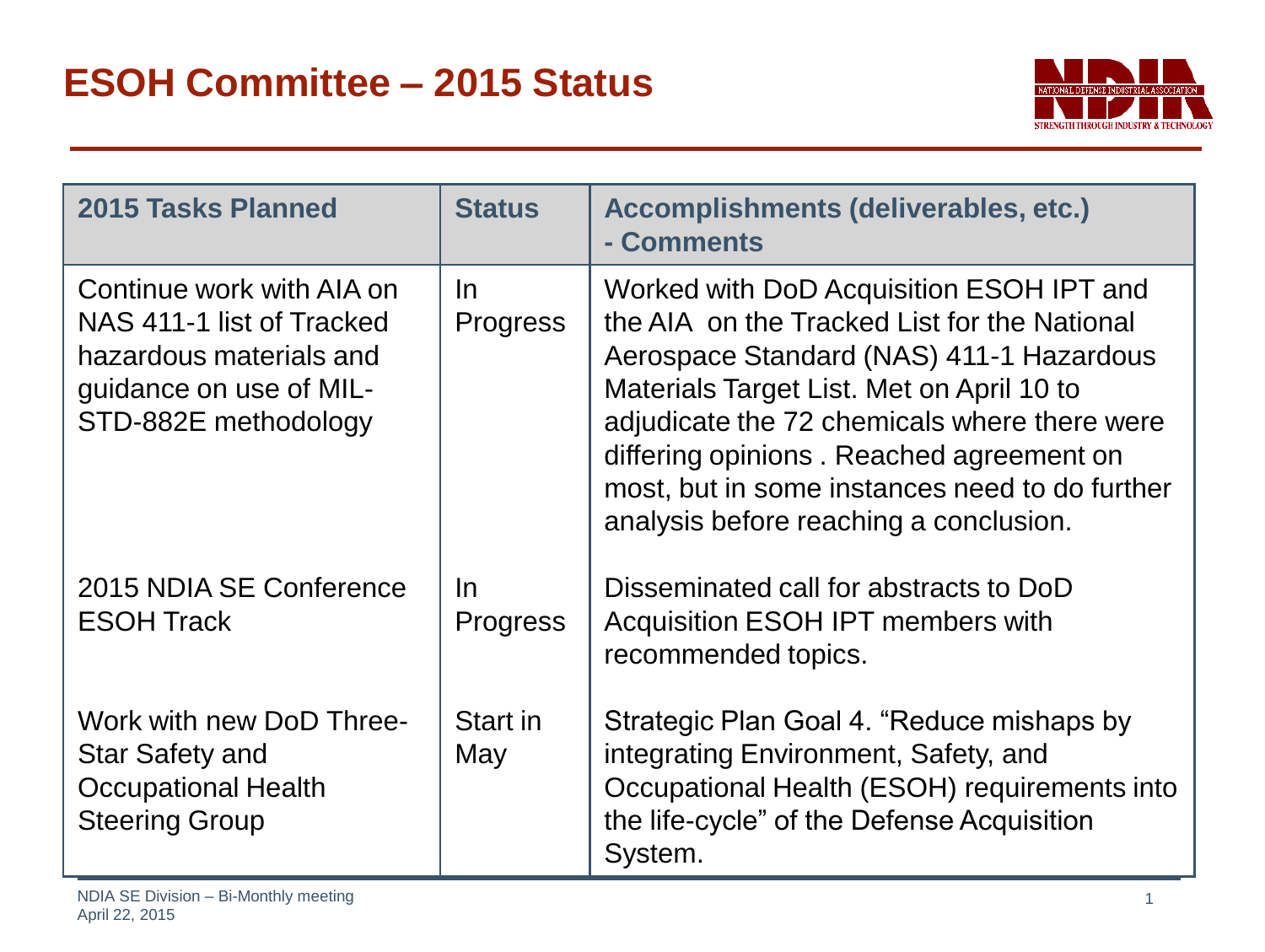## **ESOH Committee - 2015 Task Plan**



| Proposed 2015 Tasks:                                                                                                                                                                                                                                                                                                                                                                                                                              | <b>Deliverables / Products</b>                                                                                                                                                                                                                                                                                                                                                                                                                                                                           |
|---------------------------------------------------------------------------------------------------------------------------------------------------------------------------------------------------------------------------------------------------------------------------------------------------------------------------------------------------------------------------------------------------------------------------------------------------|----------------------------------------------------------------------------------------------------------------------------------------------------------------------------------------------------------------------------------------------------------------------------------------------------------------------------------------------------------------------------------------------------------------------------------------------------------------------------------------------------------|
| Focus still on improving implementation of current<br>DoD Acquisition ESOH policy<br>1. Continue work with AIA on NAS 411-1 list of<br>Tracked hazardous materials and guidance on<br>use of MIL-STD-882E methodology<br>2. Work with new DoD Three-Star Safety and<br><b>Occupational Health Steering Group</b><br>3. Develop mechanism and collect Industry and<br>Government feedback on MIL-STD-882E<br>4. 2015 NDIA SE Conference ESOH Track | 1. List of "Tracked" Hazardous Materials published<br>as revised NAS 411-1 and published AIA<br>guidance on application of MIL-STD-882E<br>methodology to hazardous materials mgmt<br>2. Include Acquisition ESOH Goal in Three-Star<br>Safety & Occupational Health Strategic Plan<br>3. Develop questionnaire and request NDIA SED<br>distribute to Industry and ODUSD (I&E) distribute<br>to DoD PEOs and Program Offices<br>4. Plan for and hold ESOH track at the 2015 NDIA<br><b>SE Conference</b> |
| <b>Schedule / Resources</b>                                                                                                                                                                                                                                                                                                                                                                                                                       | <b>Issues / Concerns:</b>                                                                                                                                                                                                                                                                                                                                                                                                                                                                                |
| 1. ECD Dec 2015 / AIA and DoD participants<br>2. ECD June 2015 / Potential funding from Three-<br>Star Steering Group (formerly DSOC)<br>3. ECD Dec 2015 / ESOH Committee participants<br>4. ECD Oct 2015 / ESOH Committee participants                                                                                                                                                                                                           | 1. Different perspectives of DoD and AIA on<br>objective of the proposed guidance on use of<br>MIL-STD-882E methodology for hazardous<br>materials management<br>2. DoD Three-Star Safety and Occupational Health<br>Steering Group willingness to fund<br>implementation of an Acquisition ESOH Goal<br>3. Availability of time to work                                                                                                                                                                 |

Ŧ